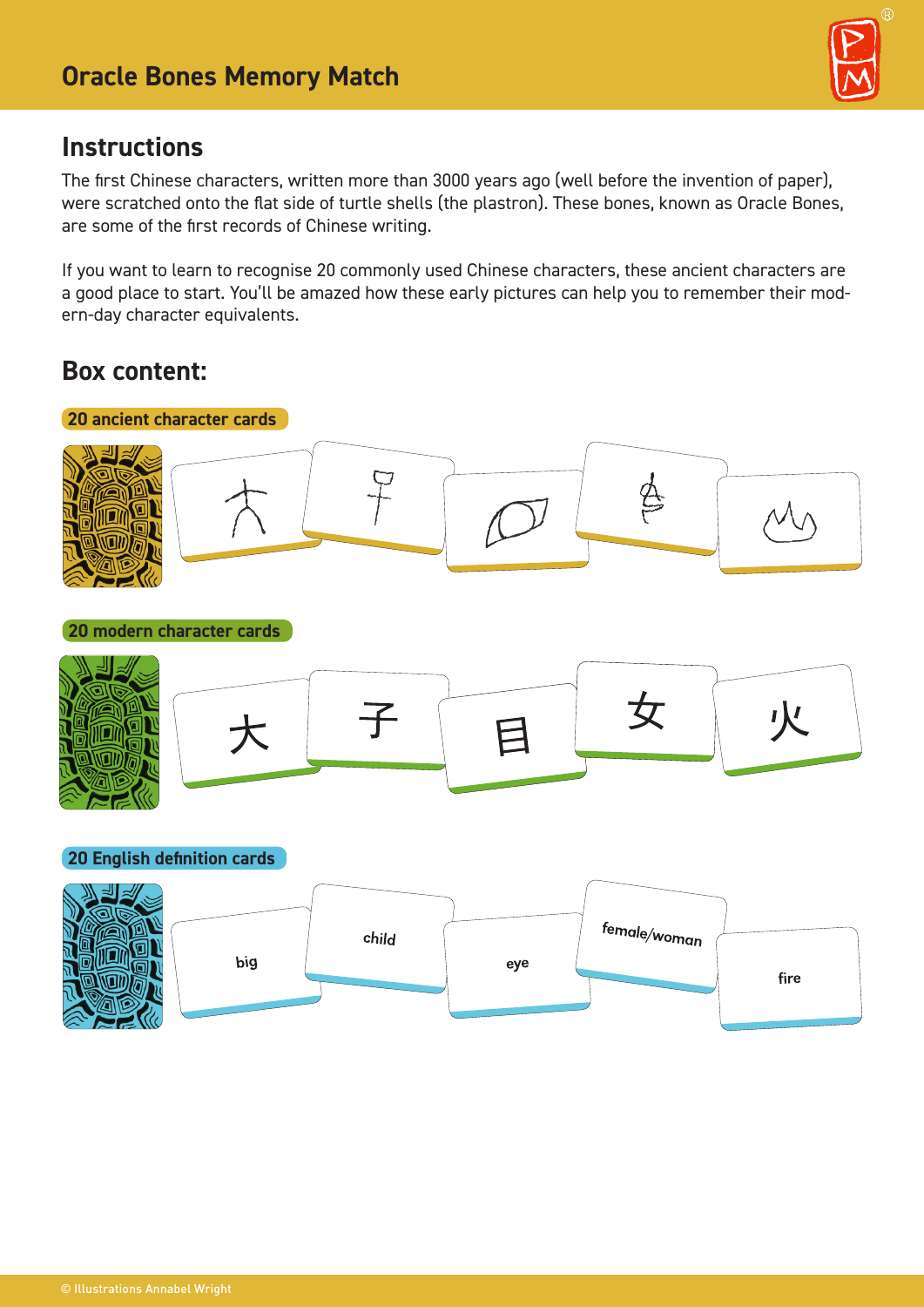

# **Before you start playing….**

Play around with the cards and try to match ancient characters with modern characters and their English definitions. Check your matches below and when you have a rough idea of what a match looks like, you're ready to play Memory Match….

## **2-6 players**

### **Aim:**

Collect the most pairs.

#### **Setup:**

**1.** Chose which 40 cards you want to play with:

**Option 1** - ancient character cards with English definition cards

**Option 2** - ancient character cards with modern character cards

**Option 3** - modern character cards with English definition cards

**2.** Shuffle the chosen cards and place face down on the table in eight columns of five.

### **How to play:**

- **1.** The youngest player goes first.
- **2.** He / she flips over two cards, one of each colour. If they have a match, they keep the cards and take another turn. If not, they turn the cards face down again and the player to their left takes his / her turn.
- **3.** When all the cards are matched, the player with the most pairs is the winner.

### **Remember**

Make sure you're looking at characters the right way up - the coloured line marks the bottom of the card.